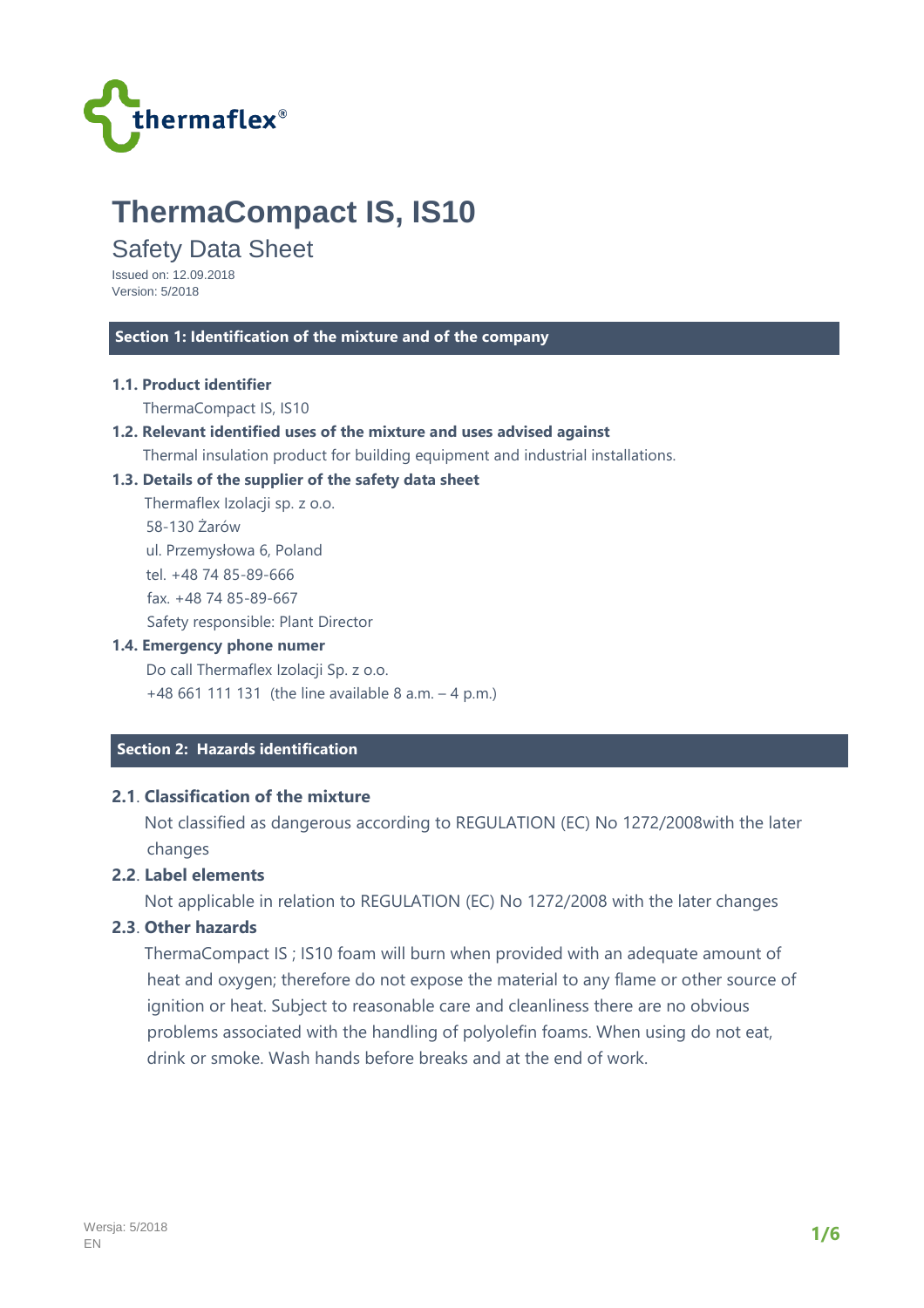

#### **3.1**. **Substances**

n/a

#### **3.2. Mixtures**

ThermaCompact IS ; IS10 is a thermoplastic polyolefin foam, which is produced in a continuous extrusion process. ThermaCompact IS ; IS10 is based on polyolefin polymers and physically foamed with an organic foaming agent. The foaming agent is known as non depleting substance to the ozone layer.

# **C Section 4: First aid measures**

#### **4.1**. **Description of first aid measures**

 After contact to skin or eyes: No special measures. See 11 Toxicological information If headache, nausea or vomitting occur, contact a doctor.

- **4.2**. **Most important symptoms and effects, both acute and delayed**  No further relevant information available.
- **4.3**. **Indication of any immediate attention and special treatment needed**  No further relevant information available.

# **C Section 5: Firefighting measures**

#### **5.1**. **Fire extinguishing media**

Water spray, extinguishing foam, CO2-extinguisher.

#### **5.2**. **Special hazards arising from the mixture**

 In case of fire: if smoke gases are inhaled, which contain mainly carbon dioxide (CO2) and carbon monoxide (CO): fresh air, coffee and possibly artificial respiration (call immediately a doctor) are the recommended measures. If body skin is burned through contact with molten foam: cool burned parts with water, but do not remove the foam from the skin. If skin burn grad 2 or 3 is reached: call immediately a doctor.

#### **5.3**. **Advice for firefighters**

 Use respirator/oxygen masks in enclosed areas. Avoid dense smoke and do not inhale the smoke gases from combustion. Use safety glasses and protect skin/body with protective clothing against molten ThermaCompact IS; IS10. The fresh product may contain traces of isobutane.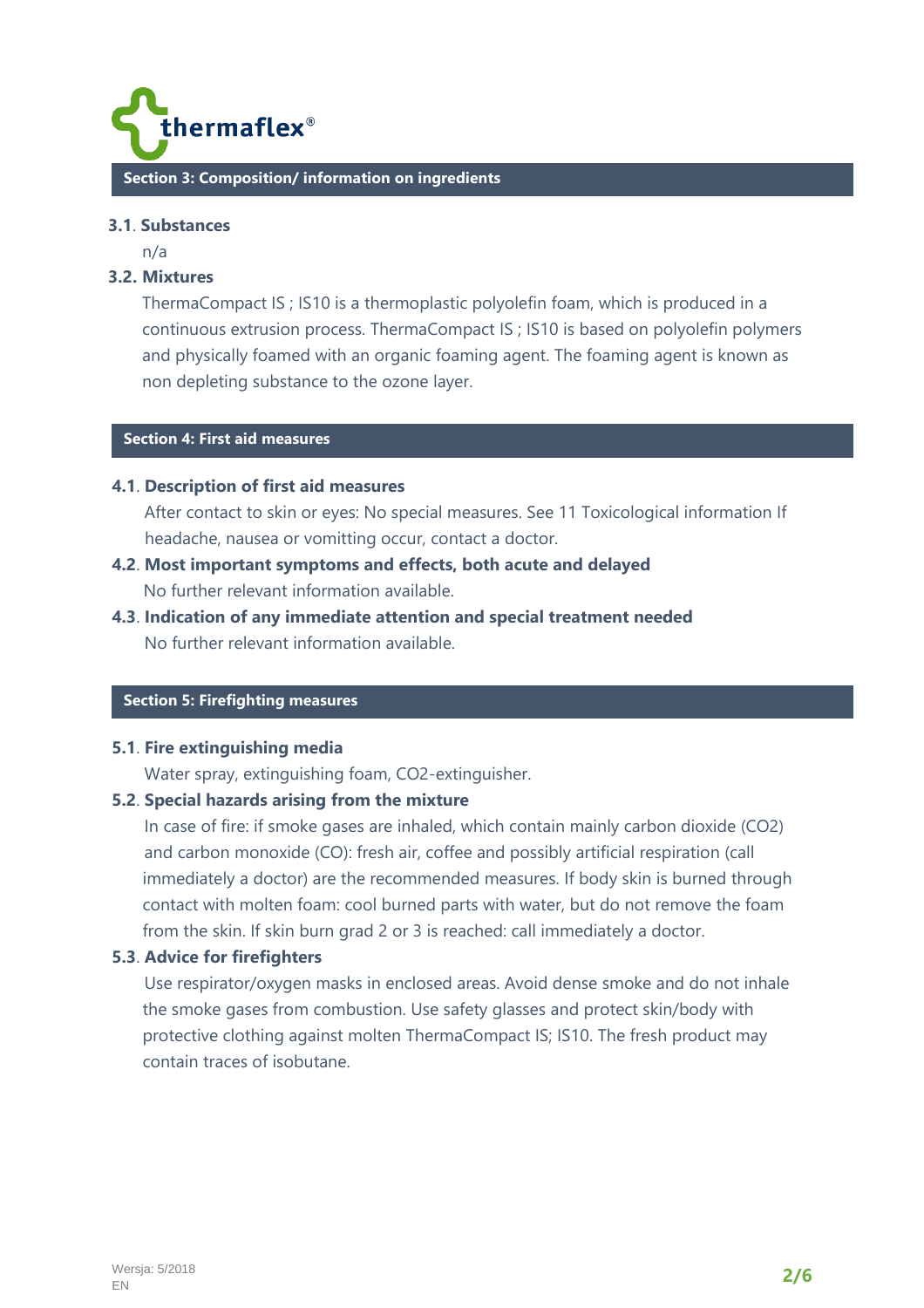

Not applicable

#### **Section 7: Handling and storage**

#### **7.1**. **Precautions for safe handling**

Practice reasonable care as a normal safety precaution. Fabrication areas should be well ventilated to carry away fumes, vapours and dust. Operatives should be assured of a supply of fresh air. The working environment should be kept clean and free of dust.

# **7.2**. **Conditions for safe storage, including any incompatibilities**

 Practice reasonable care and cleanliness; provide adequate distance between stacks as a safety precaution. Do not expose to any source of flame, ignition or heat. Recommended storage is inside due to UV light and heat sensitivity. It is not recommended to store significant quantities in non-ventilated rooms and near sources of fire due to the possible trace of flammable gases.

#### **7.3**. **Specific end use(s)**

No further relevant information available.

#### **Section 8: Exposure controls/ personal protection**

#### **8.1**. **Control parameters**

Not applicable

#### **8.2**. **Exposure controls**

 Breathing protection: Use special personal breathing respirator/mask or filter, in special fabrication areas (see 7.1 Handling) that are not well ventilated, in order to protect from fumes, vapours and dust.

Hand protection:

 Wear gloves (cotton, wool or leather), when working in fabrication areas utilizing heat processes, to prevent from possible thermal injury from hot foam.

Eye protection:

 Use goggles or face masks, when working in fabrication areas utilizing heat processes, to prevent possible contact with hot foam and thermal injury.

Body protection:

 Wear clothes and shoes, to protect the full body skin, especially when working in fabrication areas utilizing heat processes, to prevent possible thermal injury (burns).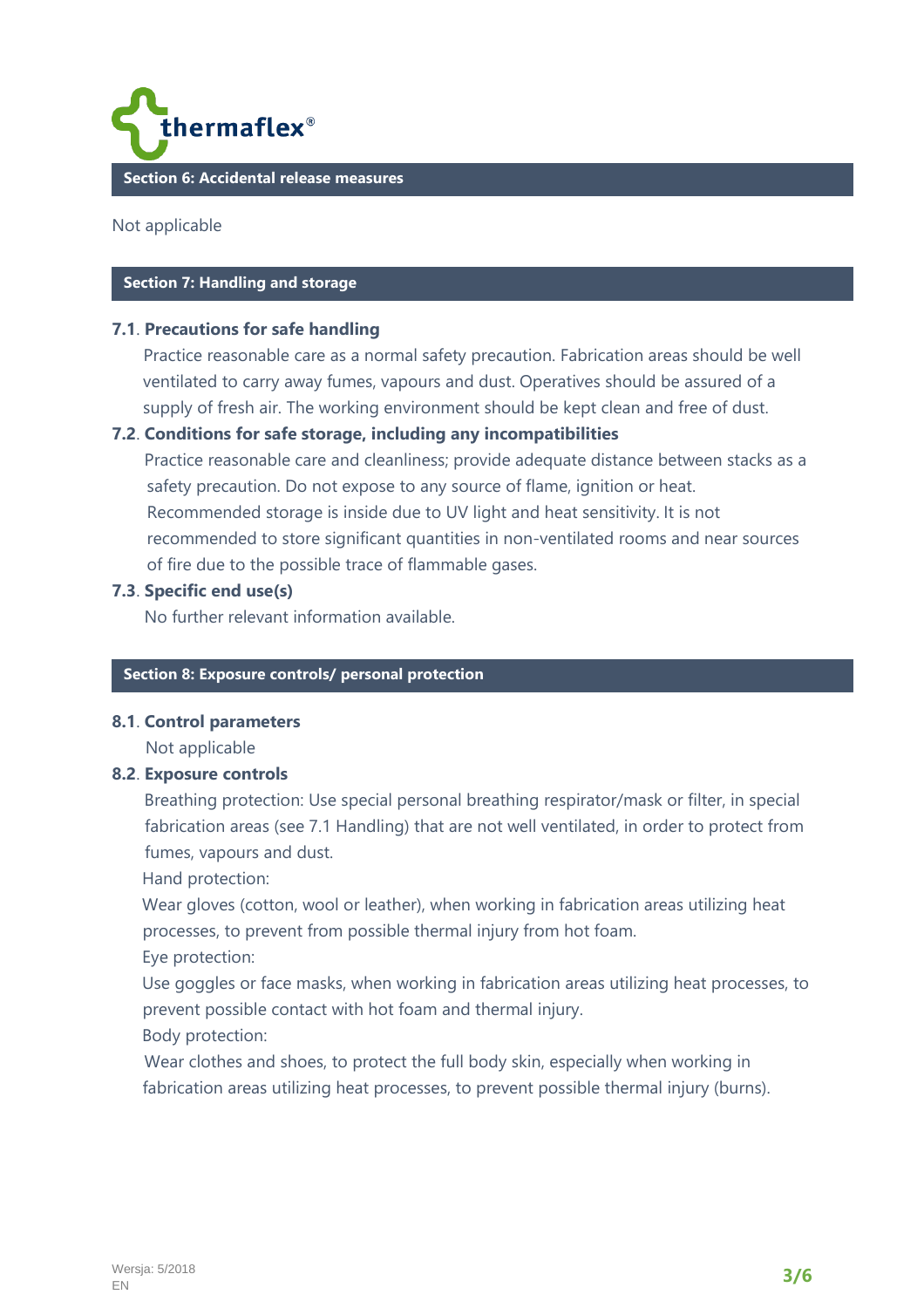

# **9.1. Information on basic physical and chemical properties**

| Appearance:            | Grey, flexible, closed cell, foam web, which   |
|------------------------|------------------------------------------------|
|                        | is covered by red or blue foil, available in a |
|                        | wide variety of types.                         |
| Odour:                 | odourless                                      |
| Softening range:       | $>75$ °C                                       |
| Autoflammability:      | $>300$ °C                                      |
| Thermal decomposition: | >160 °C                                        |
| Explosive properties:  | none                                           |
| Apparent density:      | 20-40 kg/m3                                    |
| Sollubility in:        | water: insoluble                               |
|                        | organic solv.: insoluble, partly soluble,      |
|                        | swelling; depending on solvent type.           |

## **9.2. Other information**

 The physical properties presented above are typical values and should not be construed as a specification.

# **C Section 10: Stability and reactivity**

#### **10.1. Reactivity**

 Avoid any temperature >160 °C over a period >10 min. Avoid any contact with strong oxidizing chemicals.

# **10.2**. **Chemical stability**

Product is chemically stable.

# **10.3. Possibility of hazardous reaction**

No further relevant information available.

# **10.4. Conditions to avoid**

 Avoid any contact with strong oxidizing chemicals. Avoid storage in direct sunlight.

#### **10.5. Incompatible materials**

No further relevant information available.

# **10.6 Hazardous decomposition products**

 Dangerous decomposition gases/vapours in heat fabrication processes, combustion gases in case of fire.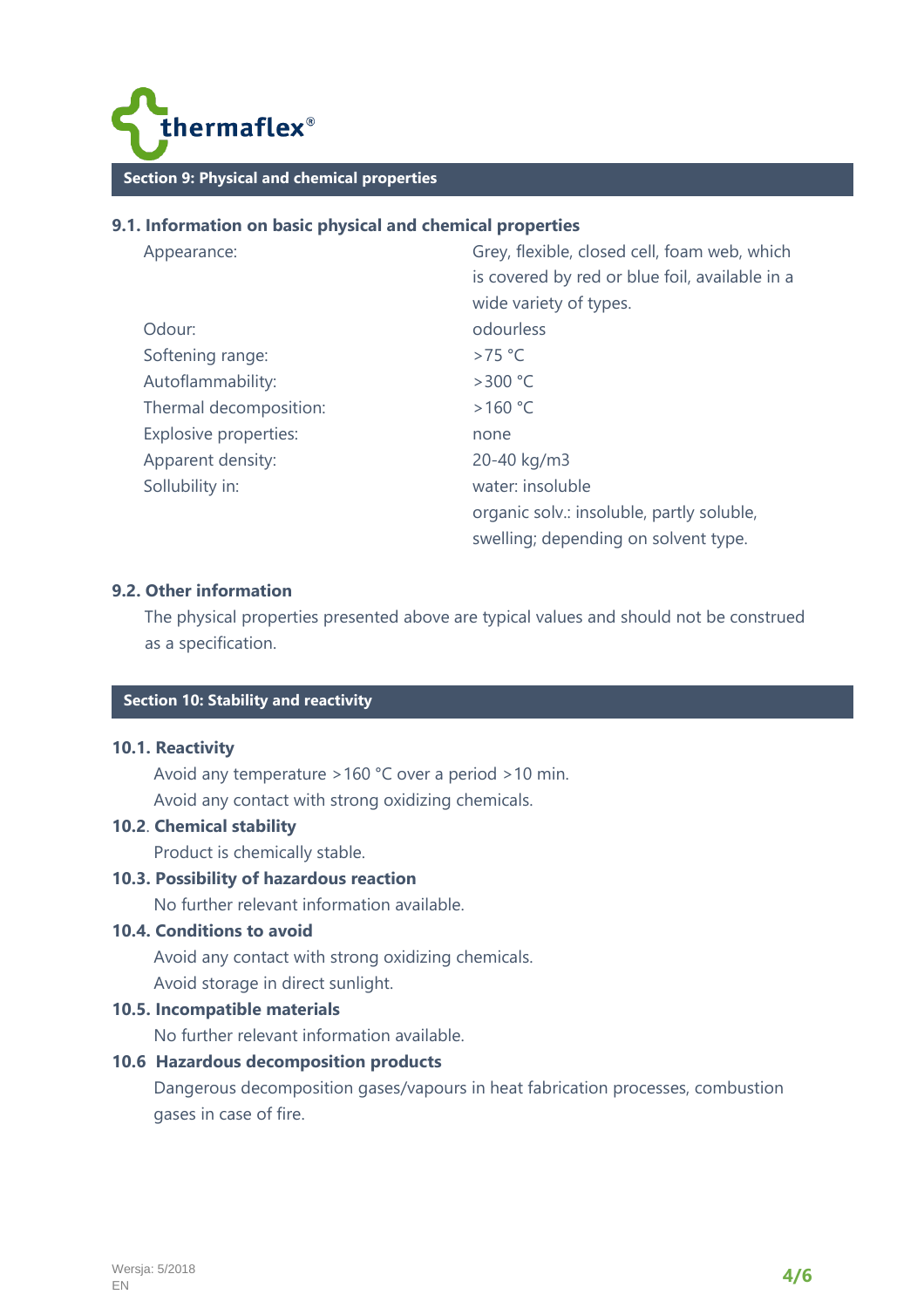

# **11.1**. **Information on toxicological effects**

Toxicologically harmless. Polyolefin foams are among the most inert polymer foams and constitute no hazards in terms of normal handling and skin contact.

# **C Section 12: Ecological information**

#### **12.1. Toxicity**

Environmentally harmless:

- insoluble in water: no contamination
- insoluble in most solvents
- degradable only by UV light

ThermaCompact IS ; IS10 is produced (H)CFC free.

# **12.2. Persistence and degradability**

No further relevant information available.

## **12.3. Bioaccumulative potential**

No further relevant information available.

## **12.4**. **Mobility in soil**

Not applicable

## **12.5. Results of PBT and vPvB assessment**

PBT: Not applicable vPvB: Not applicable

#### **12.6. Other adverse effects**

No further relevant information available.

# **C Section 13: Disposal considerations**

#### **13.1. Waste treatment methods**

Recycling: 100% recyclable to be used in own products.

 Disposal: When disposing of any wastes, observe all applicable national and local regulations.

#### **Section 14: Transport information**

## **14.1. UN number**

Not applicable

**14.2. UN proper shipping name** 

Not applicable